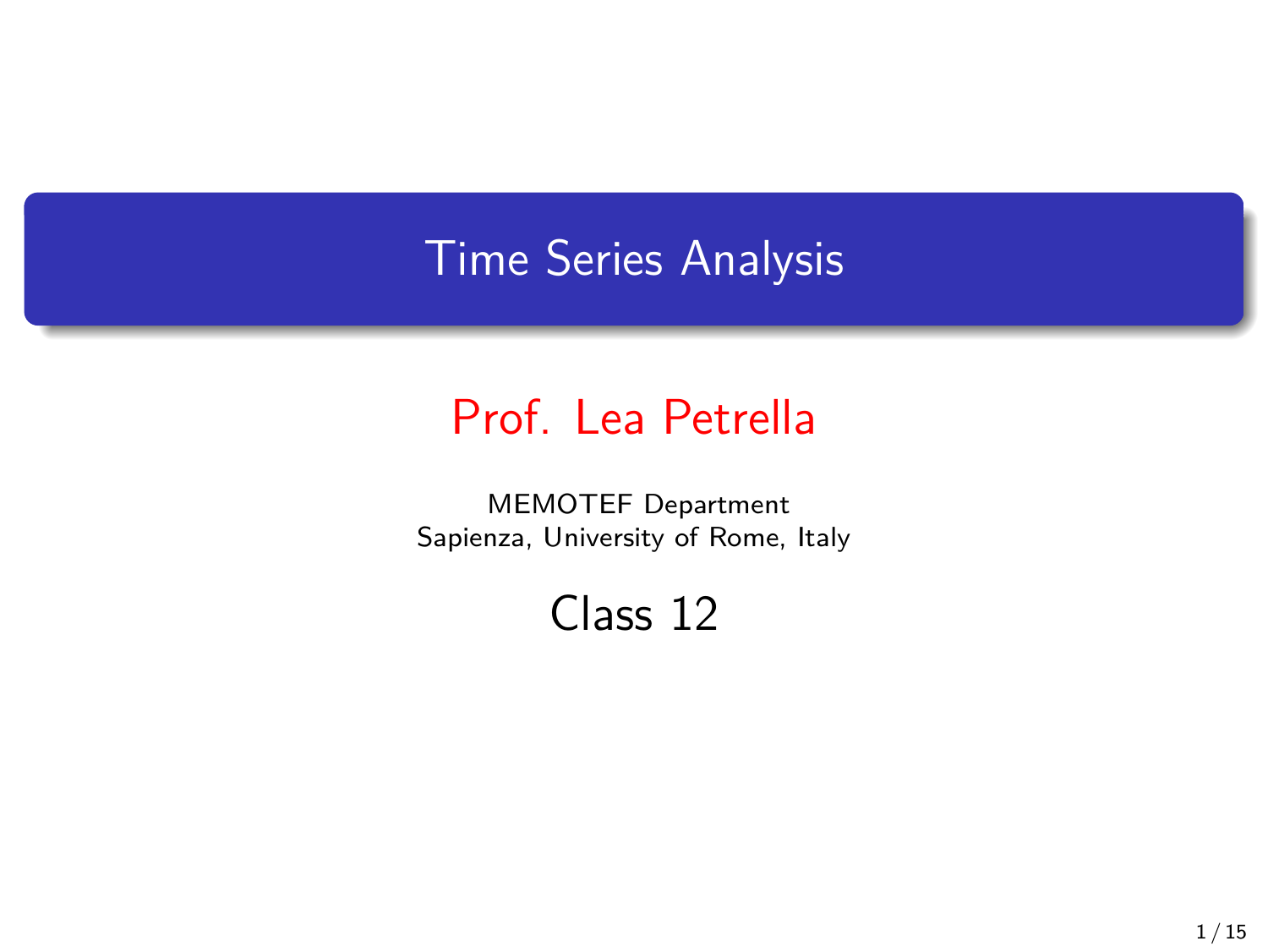- Empirical research highlights some stylized facts that financial data possess (e.g., indexes of major stock markets, exchange rates...)
- Consider the time series of the stock price of Generali, a well known company quoted in the Italian exchange.
- It is clear from the plot of the series that there is no stationarity in mean, rather there is a trend!
- Non stationarity is confirmed when looking at the correlogram that decays slowly.
- Testing the parameters may highlight the presence of a unit root.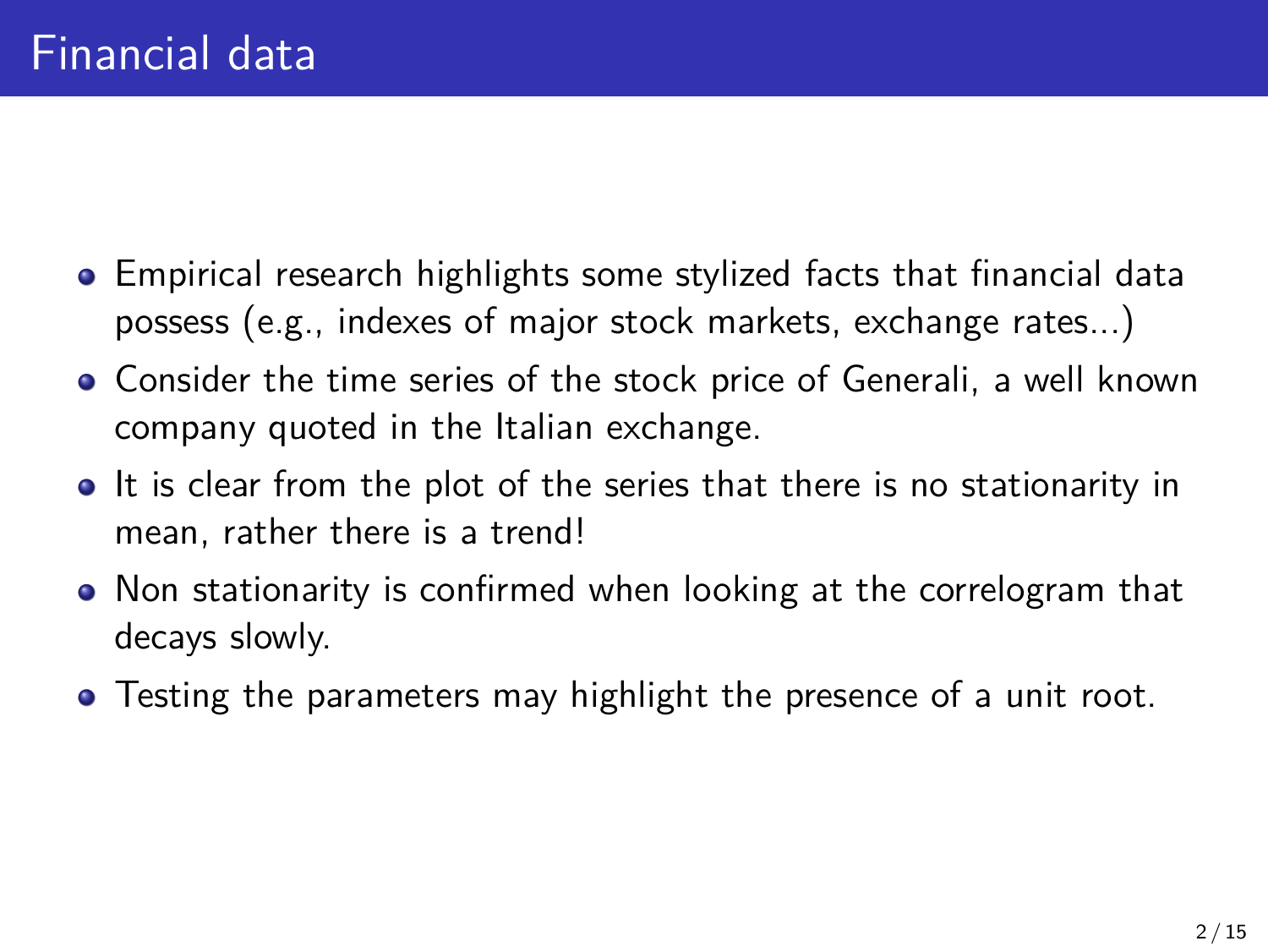

Time



Figure: Daily time series of Generali in 26/10/2001-2/12/2003 and ACF.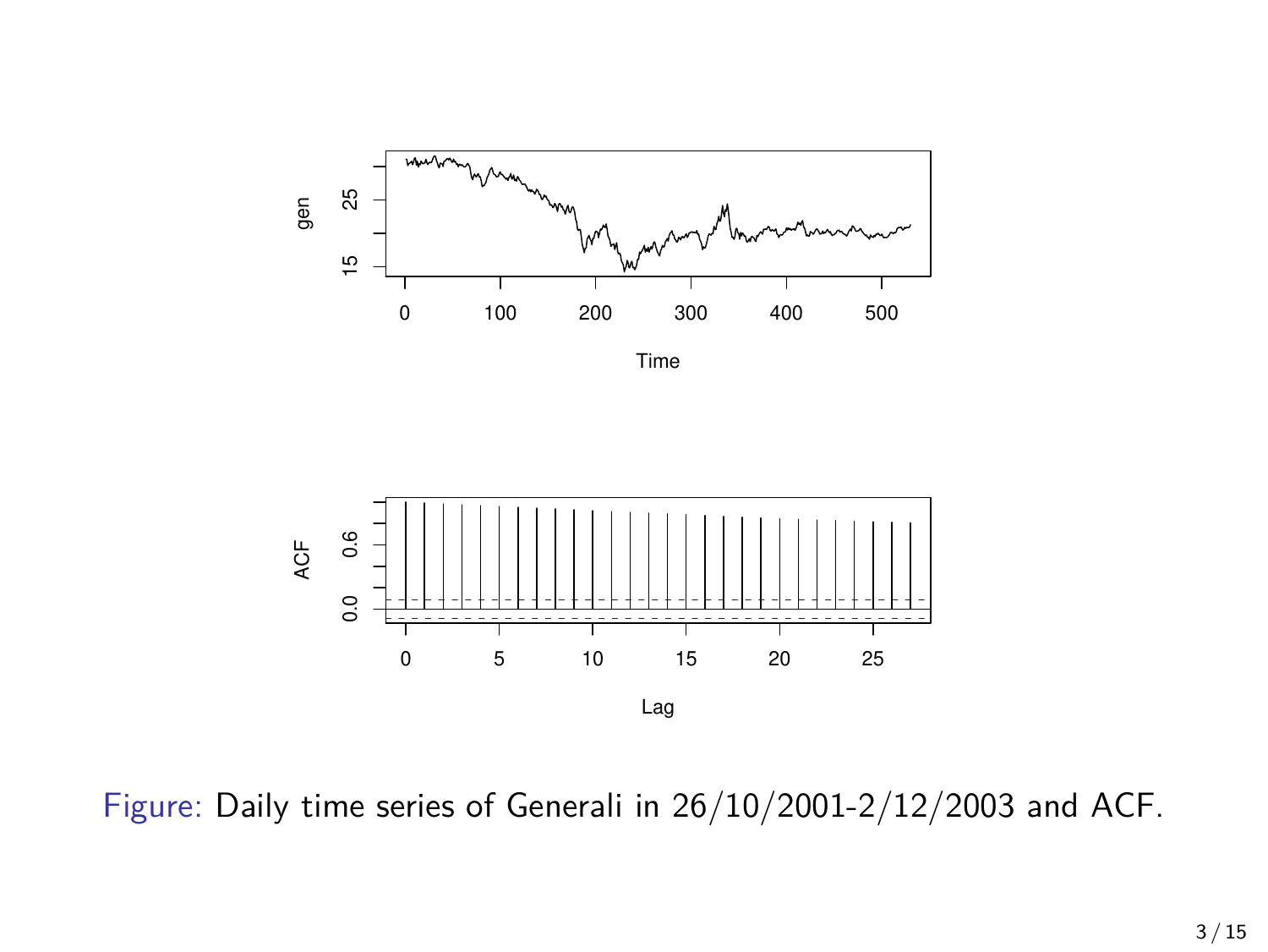- When studying financial time series, the interest is in the variations of the price levels rather than just their levels.
- Variations give information on profits and losses.
- Usually, people look at the log variations which are called in finance returns.
- One of the advantages in modelling returns is that they represent a good approximations of the percentage variations.
- Given the time series of the prices  $P_t$ , and defined the log prices  $p_t = \log(P_t)$ , returns are obtained as follows

$$
r_t = \log P(t) - \log P(t-1) = \log \frac{P(t)}{P(t-1)} = (p_t - p_{t-1})(\times 100).
$$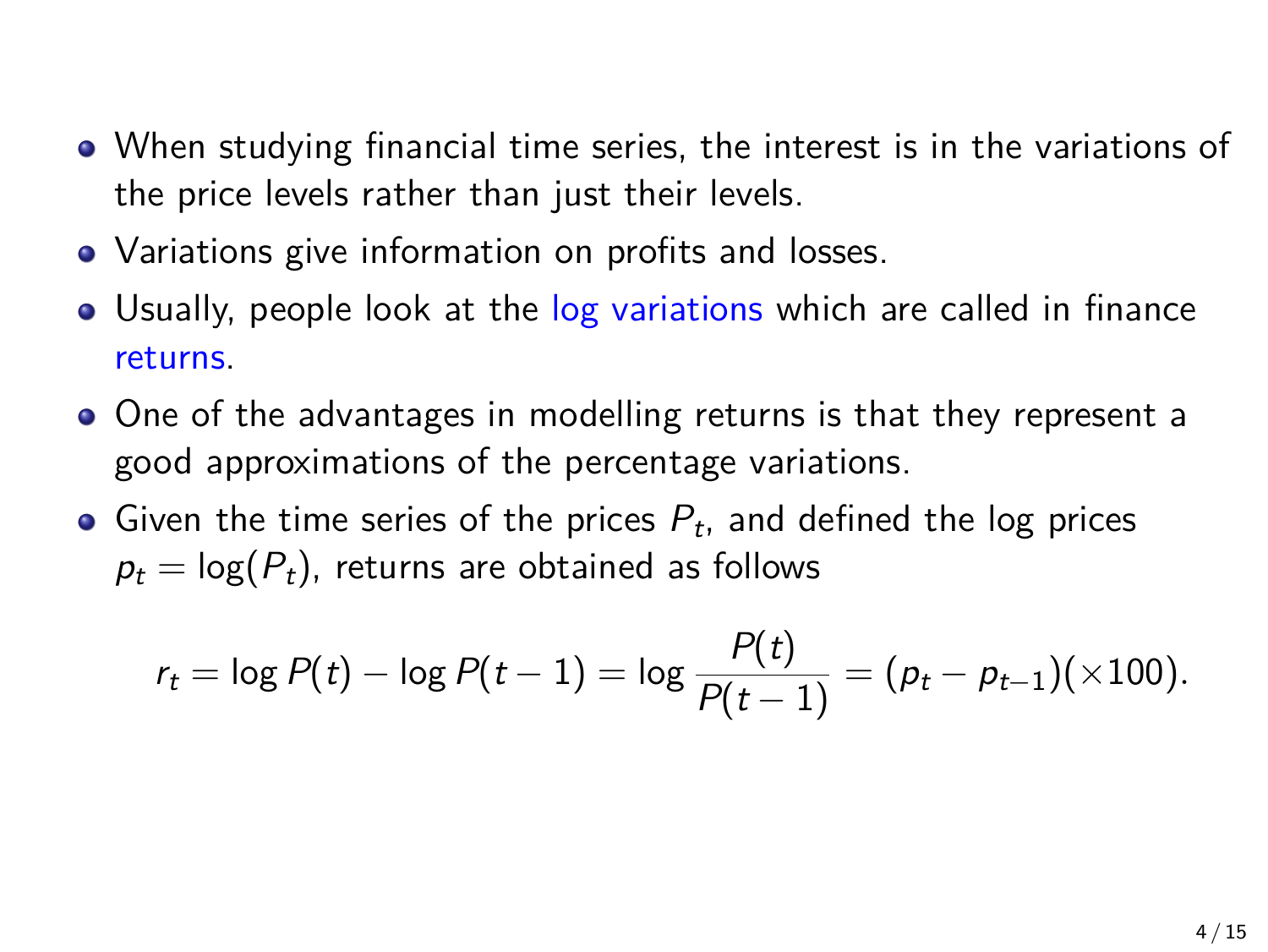- From a statistical point of view, modeling first differences of *P*(*t*) is equivalent to modeling those of log *P*(*t*), since, logarithm is a monotone and bijective function.
- With respect to the Box-Jenkins procedure, returns correspond to a first order difference that eliminates the non stationarity in mean.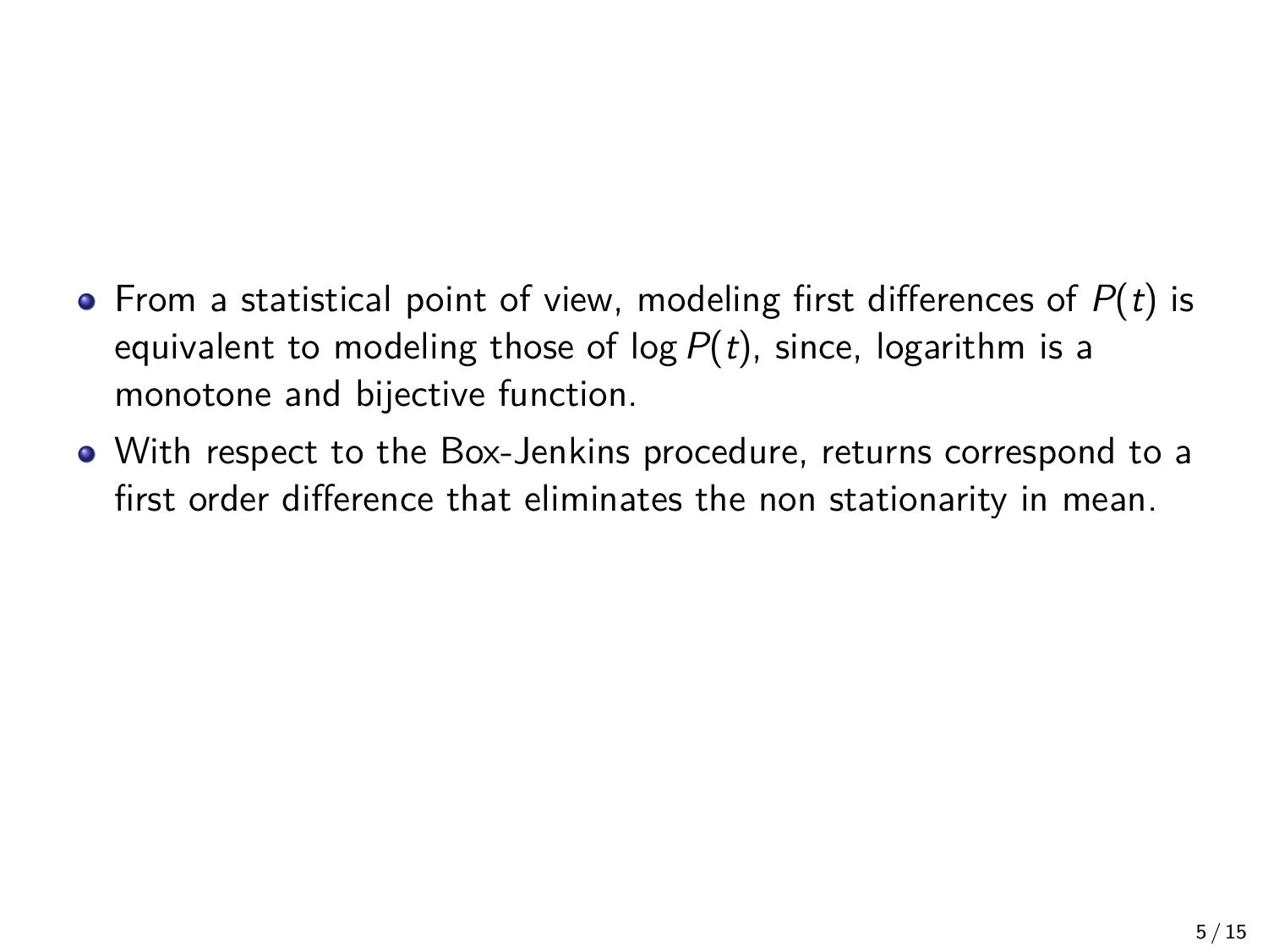

Figure: Generali returns.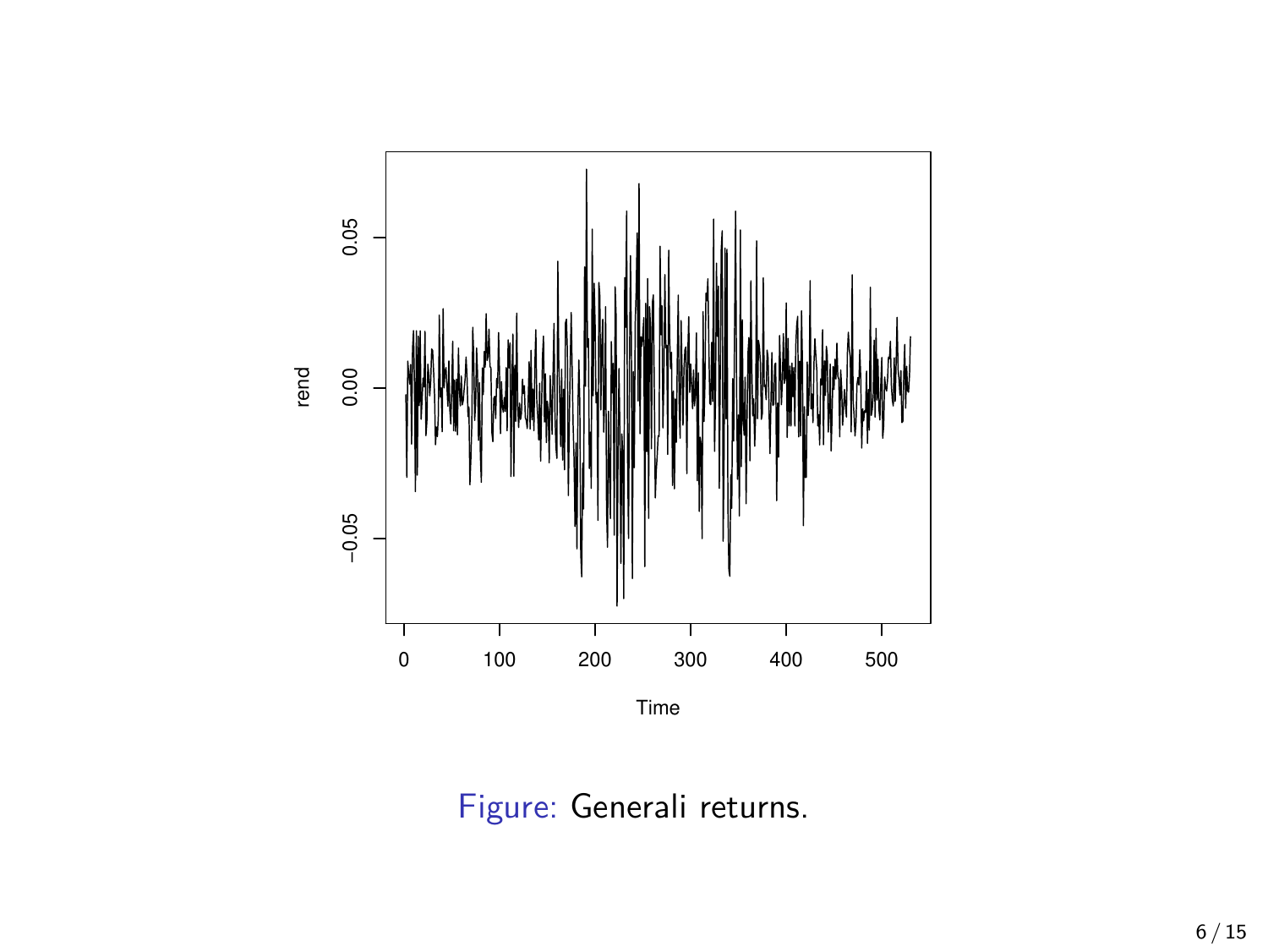

Lag



Figure: ACF and PACF of Generali returns.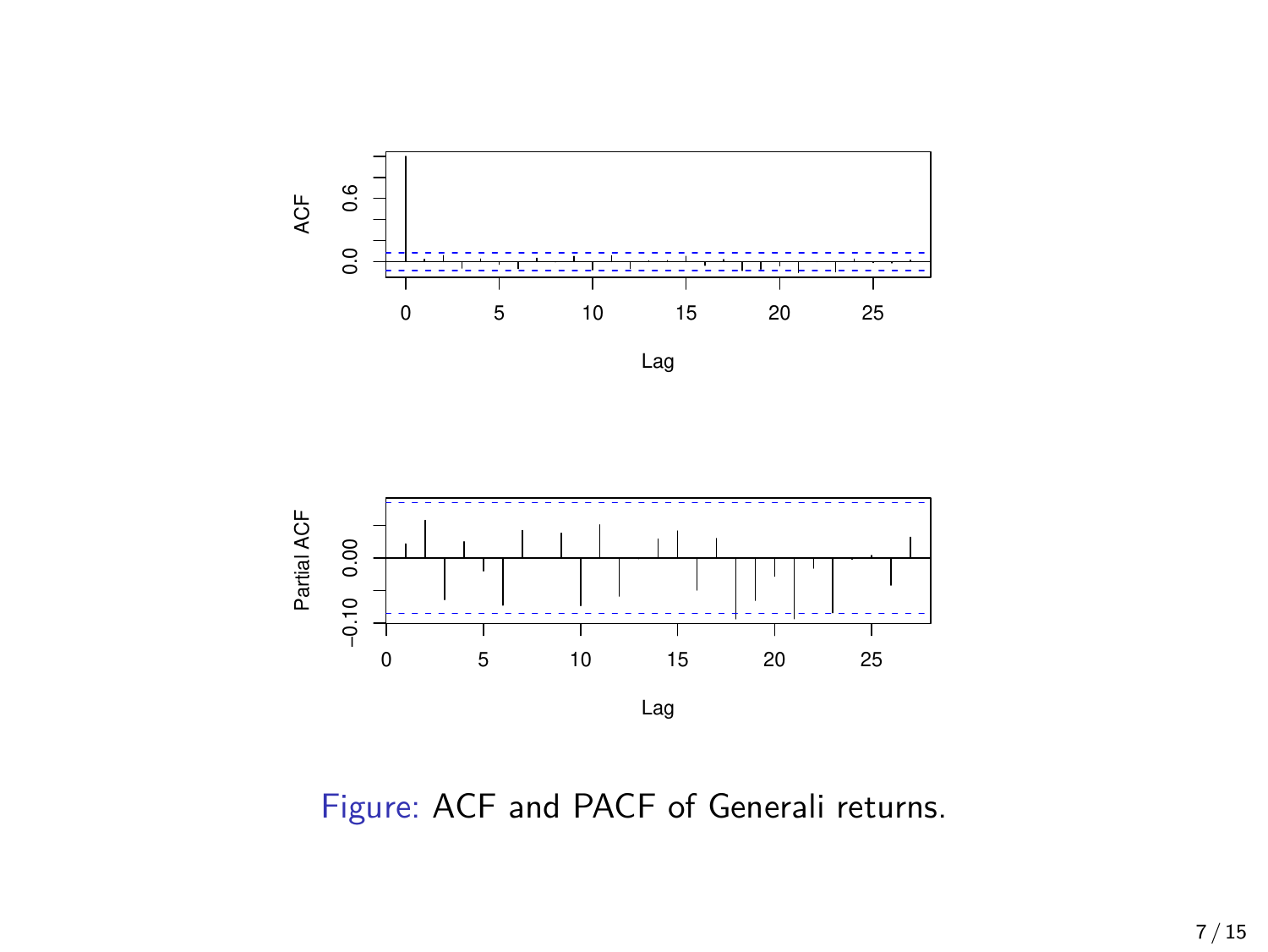- The plots show the main feature of the returns.
- They look uncorrelated, as confirmed by the Ljung-Box test.
- By the theory studied so far, we could conclude that series of returns is a *WN*...
- **...** this means that returns cannot be modelled!
- What if we look at other forms of dependence different from the linear one ?
- Let's have a look at the correlogram of the squared returns.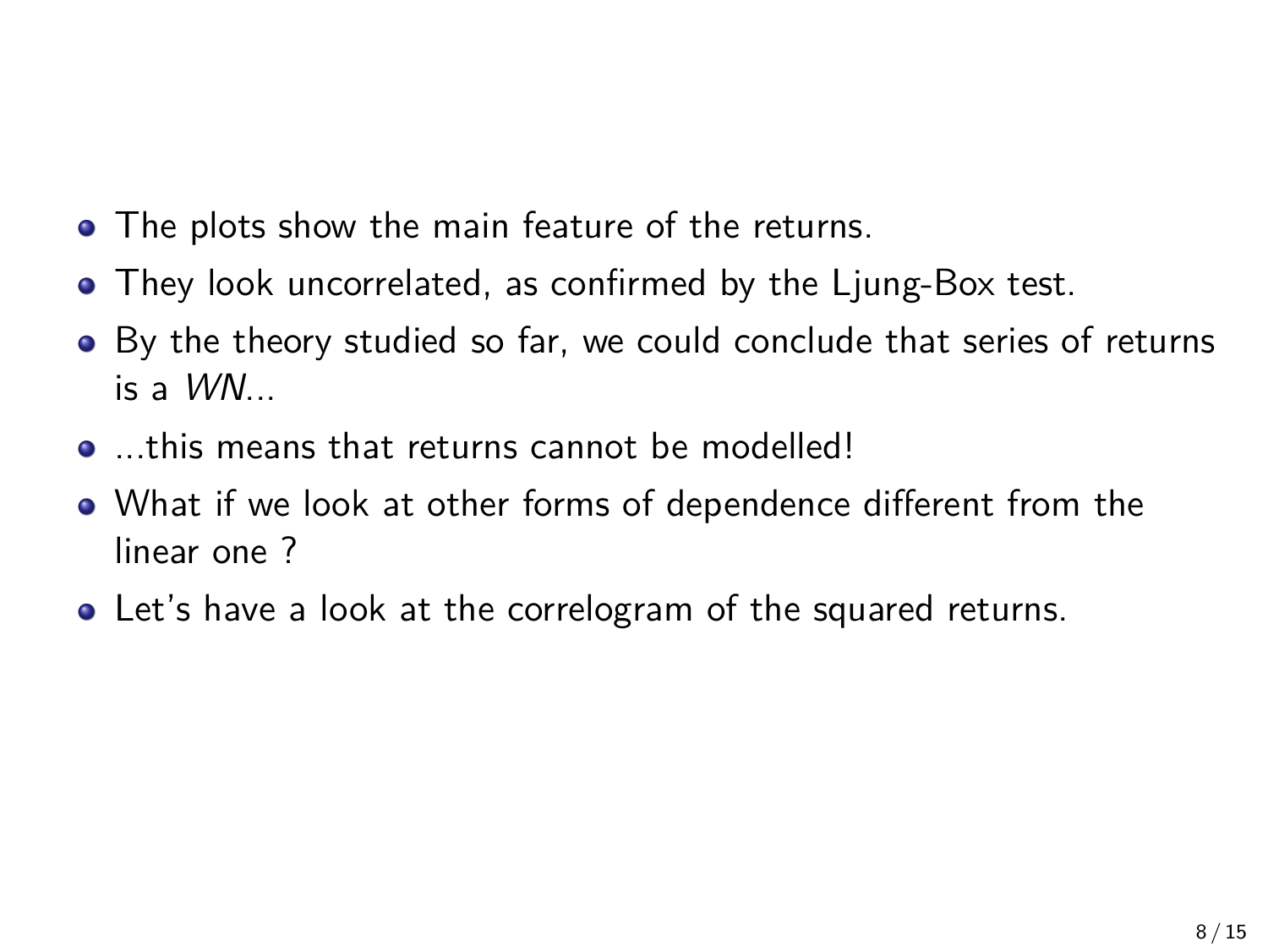**grafico dei rendimenti quadrati**



Time

**Series rend2**



Figure: Squared returns and ACF.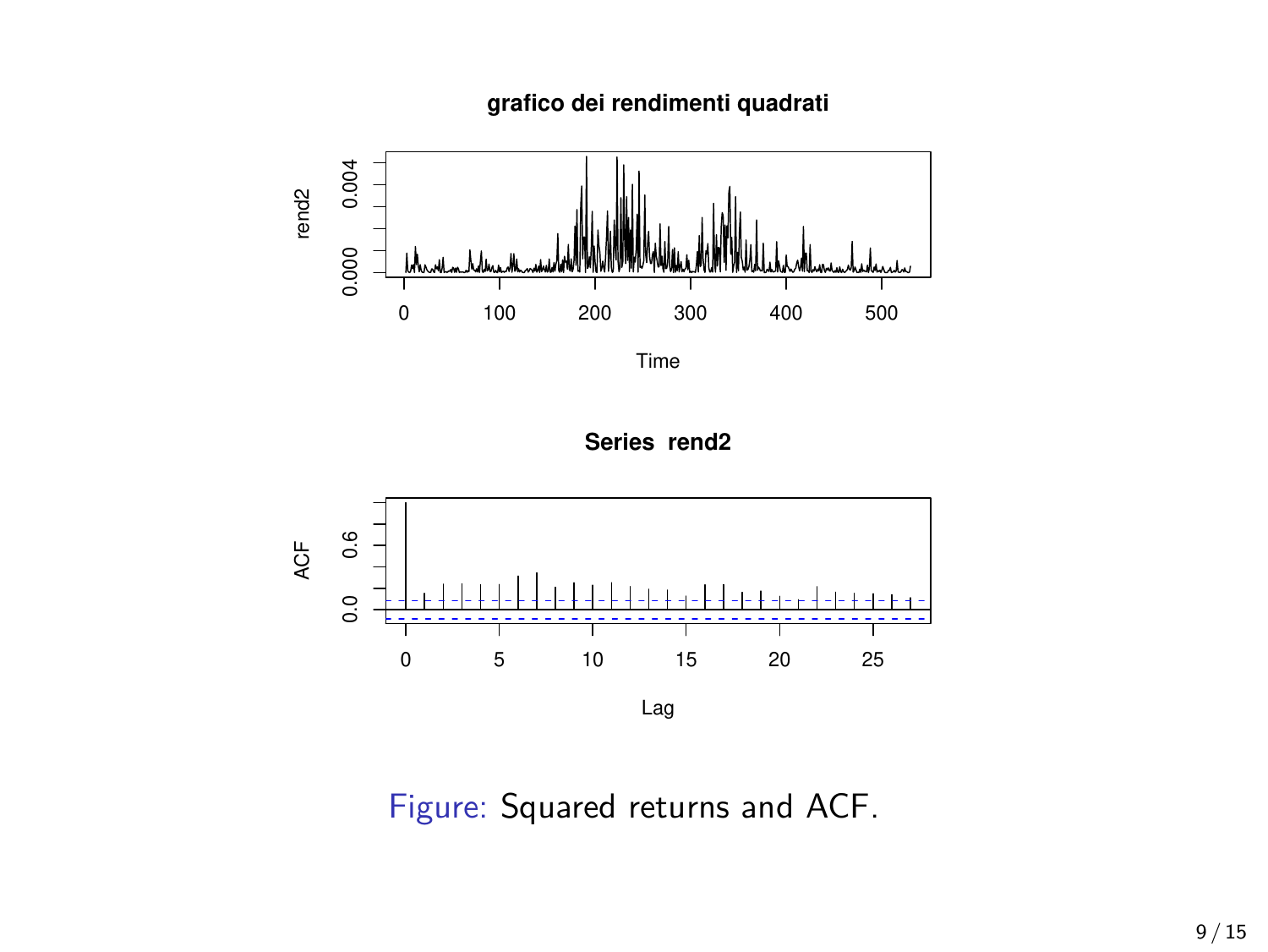- The plots show the presence of linear dependence in the squared returns.
- This suggests that the *ARMA* class of models can be applied to study the series of  $r_t^2$ .
- $\bullet$  In practice, it is common to assume that returns have zero mean.
- The plot also suggests that it could be useful to model the variance of *rt* , or their volatility.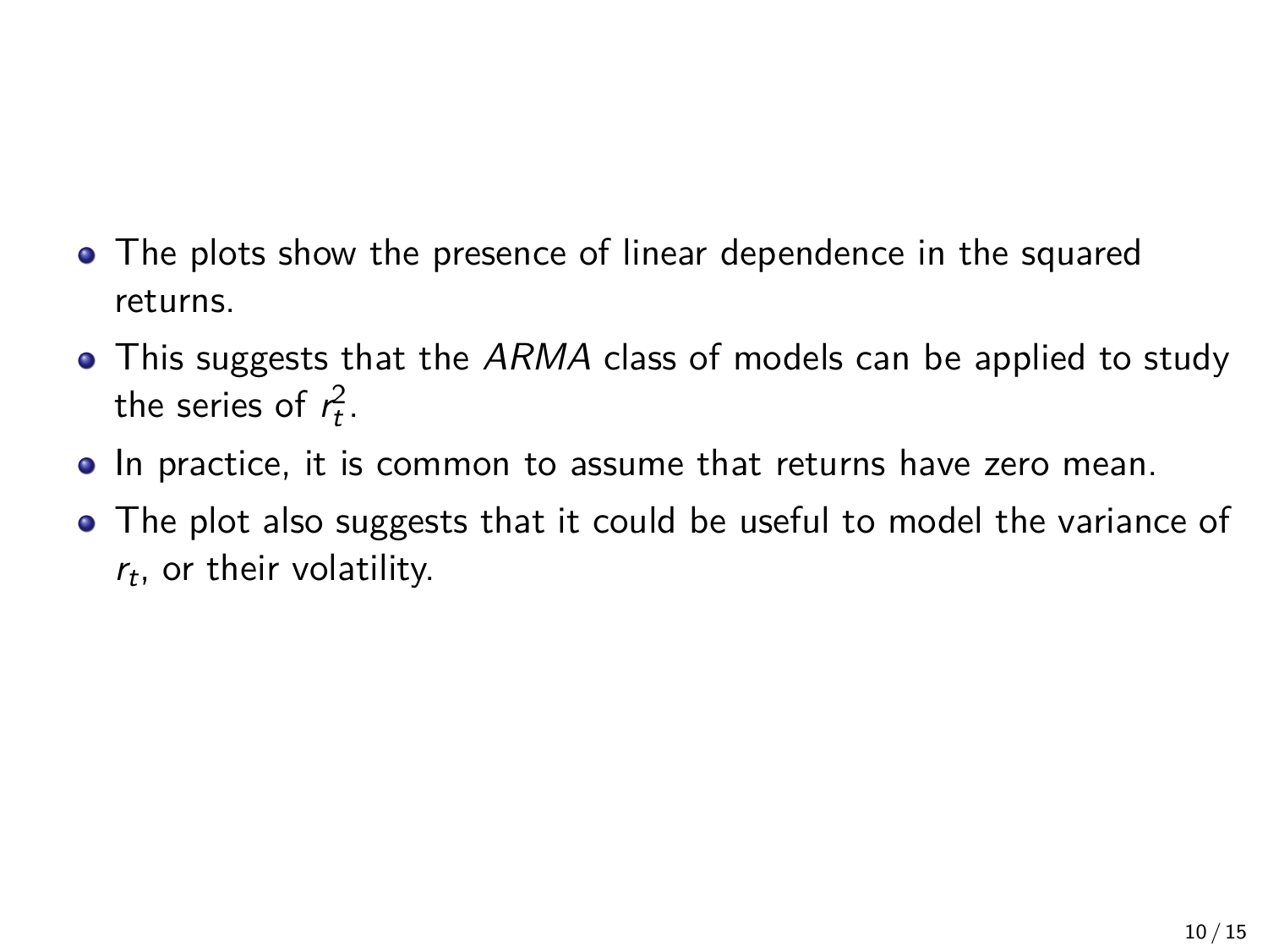**Histogram of rend**







Figure: Histogram and qqplot of the returns series.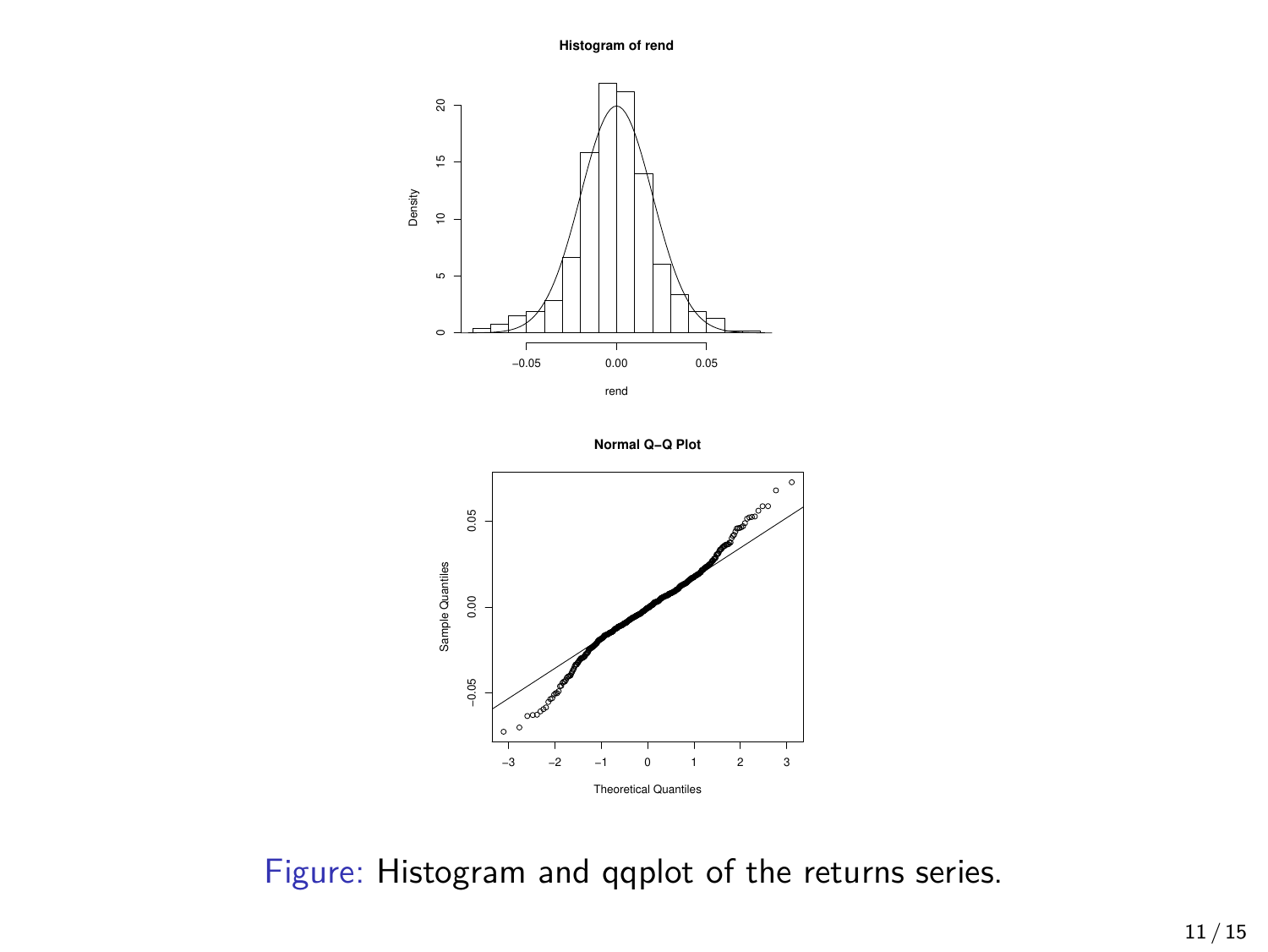- The returns' distribution is not Gaussian, but it is leptokurtic, that is more pointed than the Gaussian case and with heavier tails.
- Returns' distribution often exhibits asymmetry as a result from the fact that negative shocks have higher impact on volatility than positive shocks, a phenomenon called leverage effect.
- The most used index to evaluate kurtosis is

$$
K_r = \mathbb{E}\left[\frac{(r_t - \mu)^4}{\sigma^4}\right].
$$

For a Gaussian distribution the kurtosis is equal to 3. By contrast, financial data have

$$
\hat{K}_r = \frac{1}{n} \sum_{i=1}^T \frac{(r_t - \hat{\mu})^4}{\hat{\sigma}^4} > 3.
$$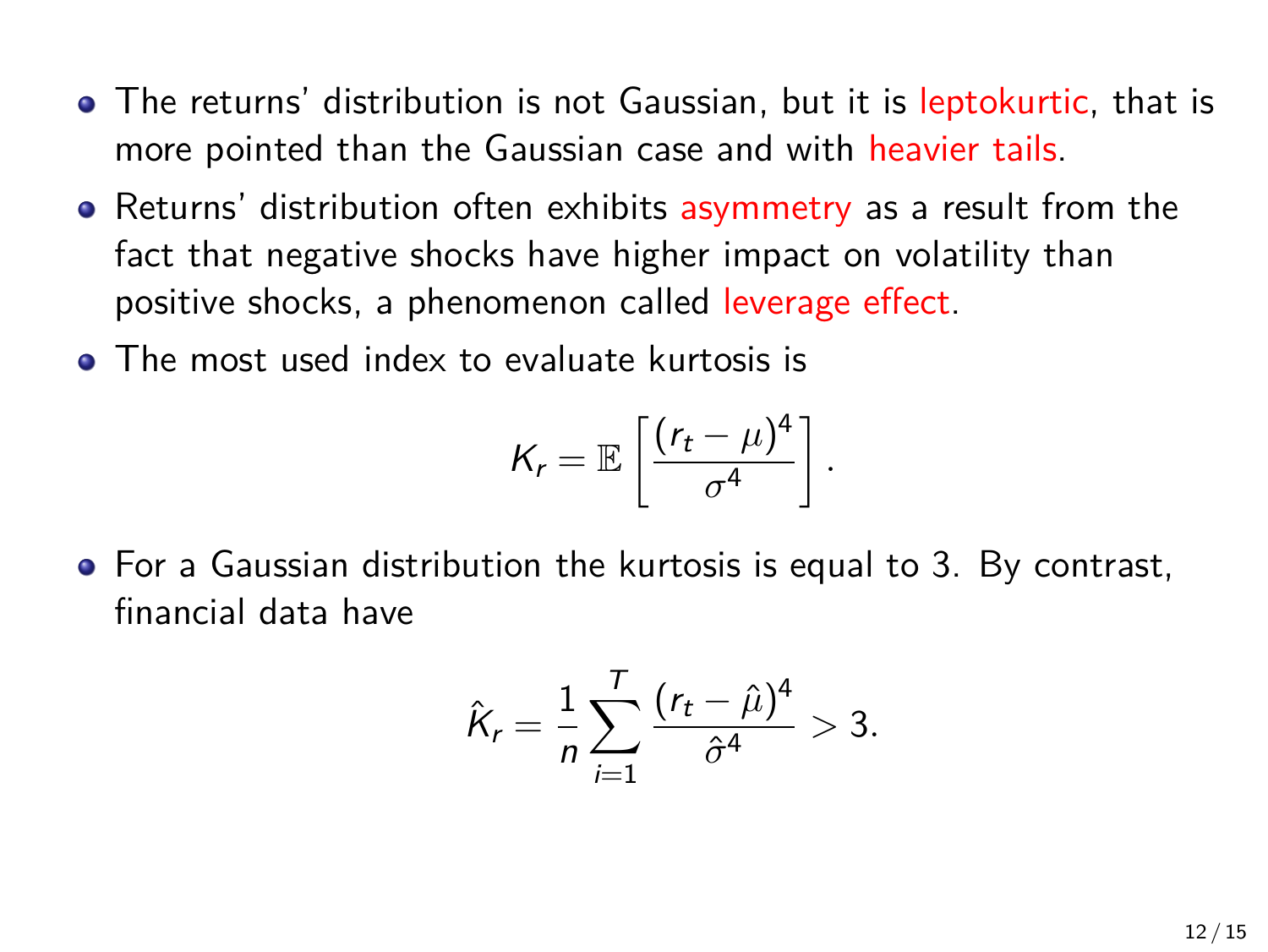• The most used index to evaluate asymmetry is

$$
SK = \mathbb{E}\left[\frac{(r_t - \mu)^3}{\sigma^3}\right].
$$

For a Gaussian distribution the asymmetry is zero. By contrast, financial data have

$$
\hat{SK} = \frac{1}{T} \sum_{i=1}^{T} \frac{(r_t - \hat{\mu})^3}{\hat{\sigma}^3} \neq 0.
$$

• In the case of Generali,

$$
\hat{SK} = -0.11
$$

$$
\hat{K} = 4.12
$$

This means that high and low returns in absolute value are more frequent than those expected for a Gaussian distribution.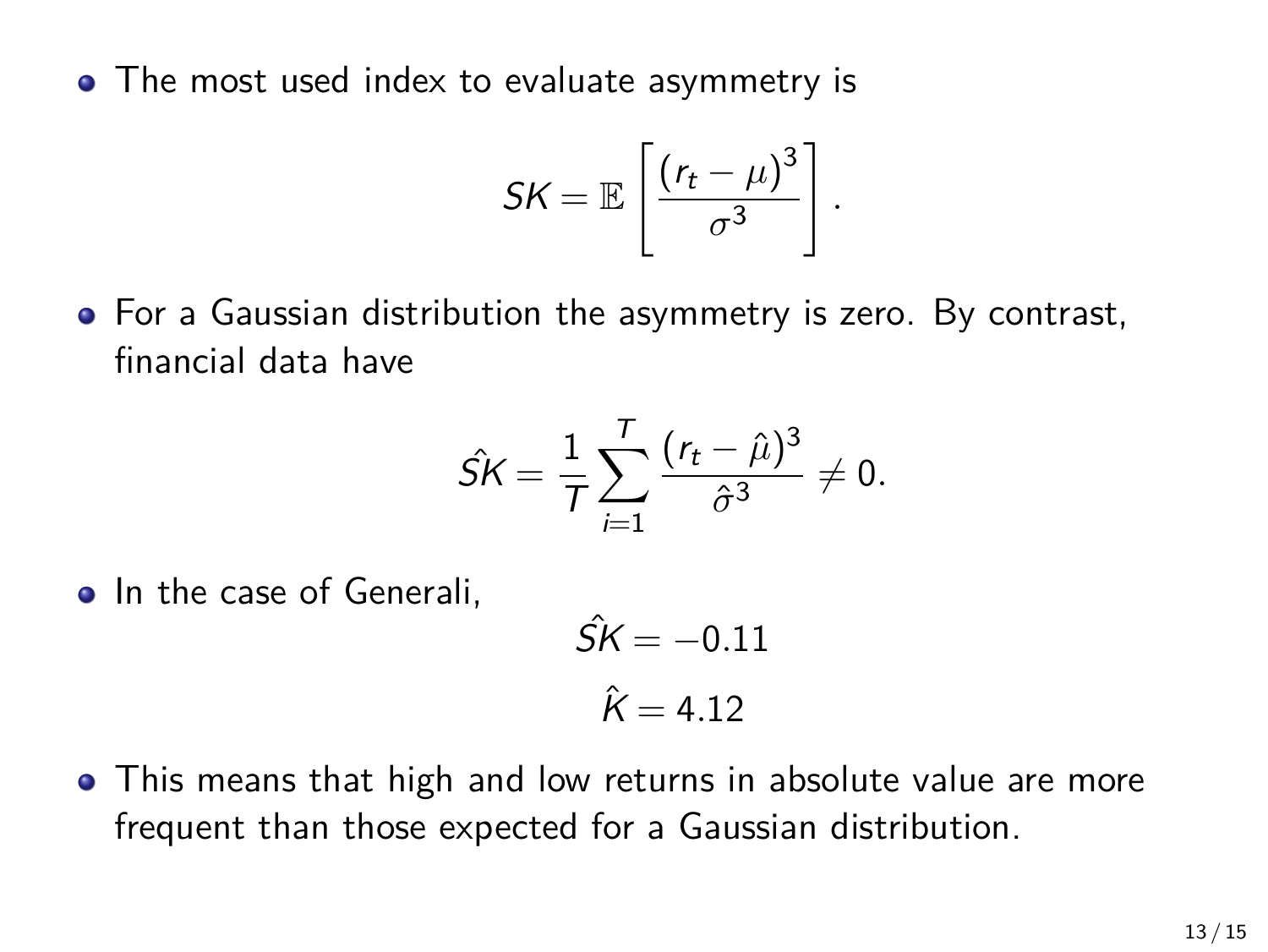- Such statistical aspect has strong financial implications. This means that high returns in absolute value represent huge gains or losses.
- The Jarque and Bera Normality test based on the sample skewness and kurtosis allows to test simultaneously if the skewness and kurtosis of the data are coherent with those under the Gaussian hypothesis

$$
JB = \frac{T-1}{6} \left[ \hat{SK}^2 + \frac{1}{4} (\hat{K} - 3)^2 \right] \sim_{H_0} \chi_2^2.
$$

• Financial times series show a feature denoted as volatility clustering, that is periods of high volatility tend to persist and be followed by persistent periods of relative stability.